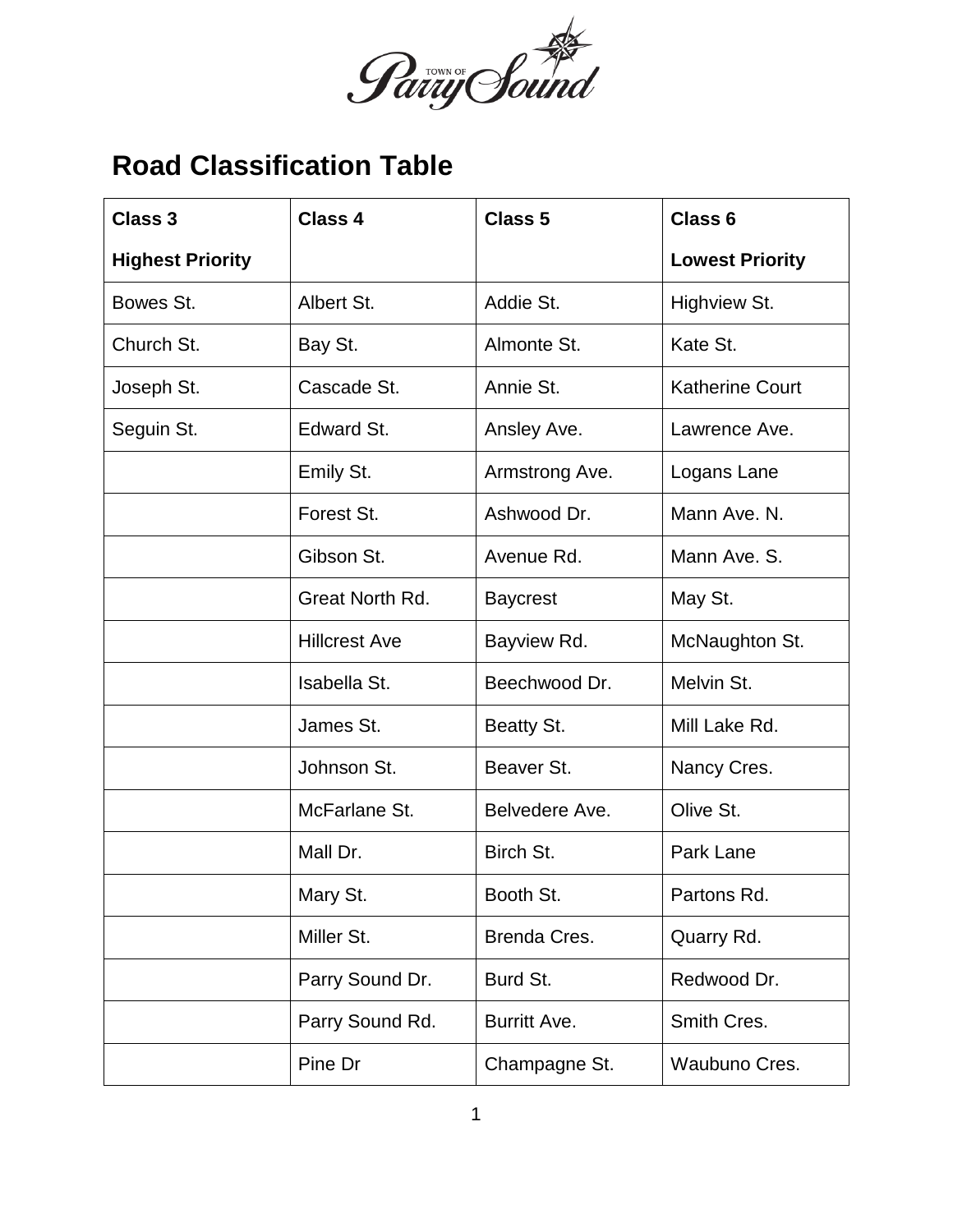| <b>Class 3</b>          | <b>Class 4</b> | <b>Class 5</b>        | Class 6                |
|-------------------------|----------------|-----------------------|------------------------|
| <b>Highest Priority</b> |                |                       | <b>Lowest Priority</b> |
|                         | River St.      | Cherry St.            | Willow Ave.            |
|                         | Rosetta St.    | Shurch St. N.         |                        |
|                         | Waubeek St.    | Dennis Dr.            |                        |
|                         | William St.    | Dufferin St.          |                        |
|                         |                | Ethel St.             |                        |
|                         |                | Farrer St.            |                        |
|                         |                | Foster Ave.           |                        |
|                         |                | George St.            |                        |
|                         |                | Georgian Bay Ave.     |                        |
|                         |                | Georgina Ave.         |                        |
|                         |                | Gibson St. N.         |                        |
|                         |                | Ginny St.             |                        |
|                         |                | Greenwood Cres.       |                        |
|                         |                | <b>Highland Cres.</b> |                        |
|                         |                | John St.              |                        |
|                         |                | Kitchener Ave.        |                        |
|                         |                | Kristen Heights       |                        |
|                         |                | Laird Dr.             |                        |
|                         |                | Louisa St.            |                        |
|                         |                | Macklaim Dr.          |                        |
|                         |                | Mapleview Dr.         |                        |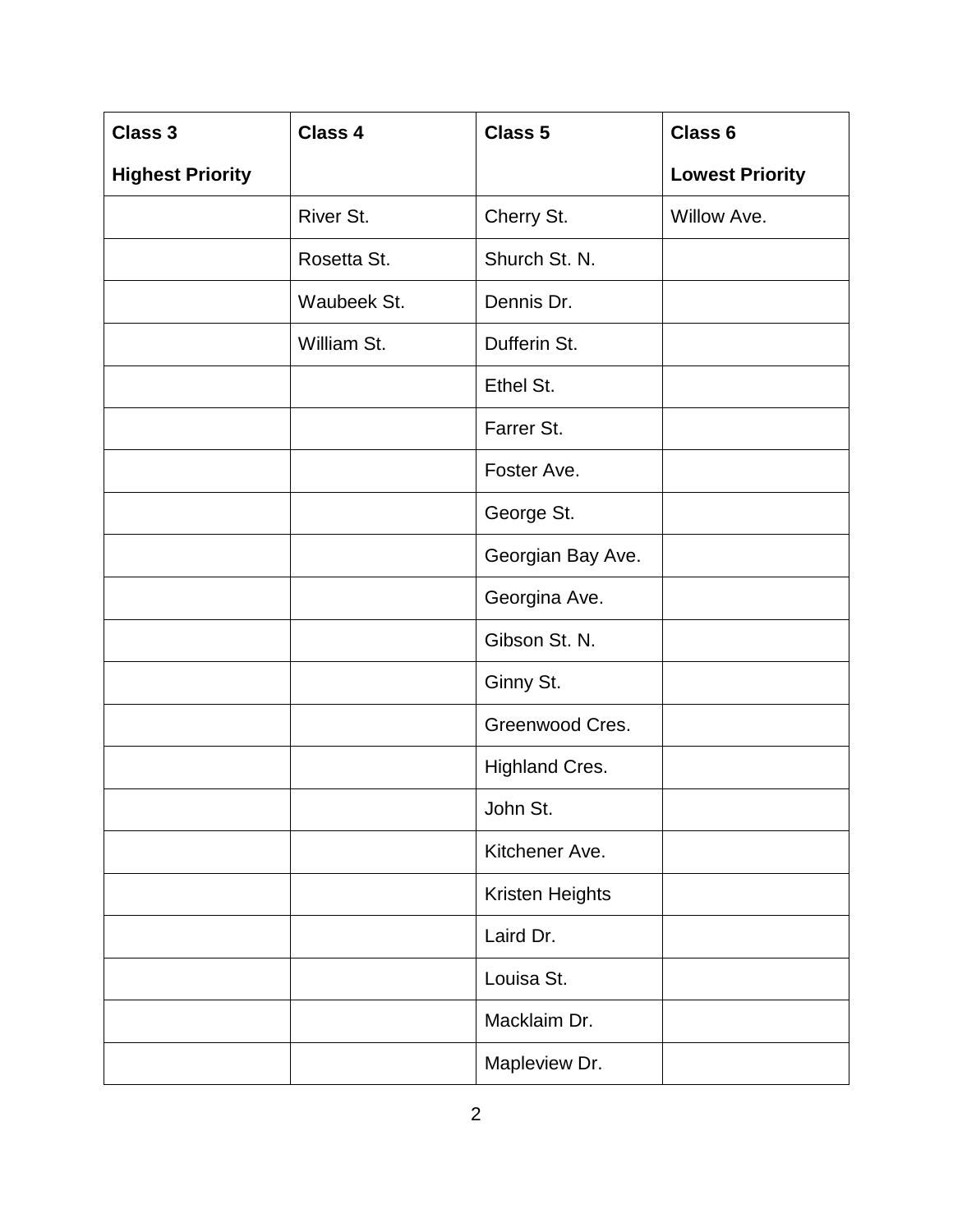| <b>Class 3</b>          | Class 4 | Class 5          | Class 6                |
|-------------------------|---------|------------------|------------------------|
| <b>Highest Priority</b> |         |                  | <b>Lowest Priority</b> |
|                         |         | Margaret St.     |                        |
|                         |         | Marion Ave.      |                        |
|                         |         | McMurray St.     |                        |
|                         |         | Meadow St.       |                        |
|                         |         | Melissa St.      |                        |
|                         |         | North Rd.        |                        |
|                         |         | Oak Ave.         |                        |
|                         |         | Prospect St.     |                        |
|                         |         | Queen St.        |                        |
|                         |         | Railway Ave.     |                        |
|                         |         | Riverdale Rd.    |                        |
|                         |         | Salt Dock Rd.    |                        |
|                         |         | Spruce St.       |                        |
|                         |         | Station Rd.      |                        |
|                         |         | Summitt Ave.     |                        |
|                         |         | Sunset Ave.      |                        |
|                         |         | Tudhope St.      |                        |
|                         |         | Tudhope St. N.   |                        |
|                         |         | Victoria Ave.    |                        |
|                         |         | Virginia Heights |                        |
|                         |         | Wakefield St.    |                        |